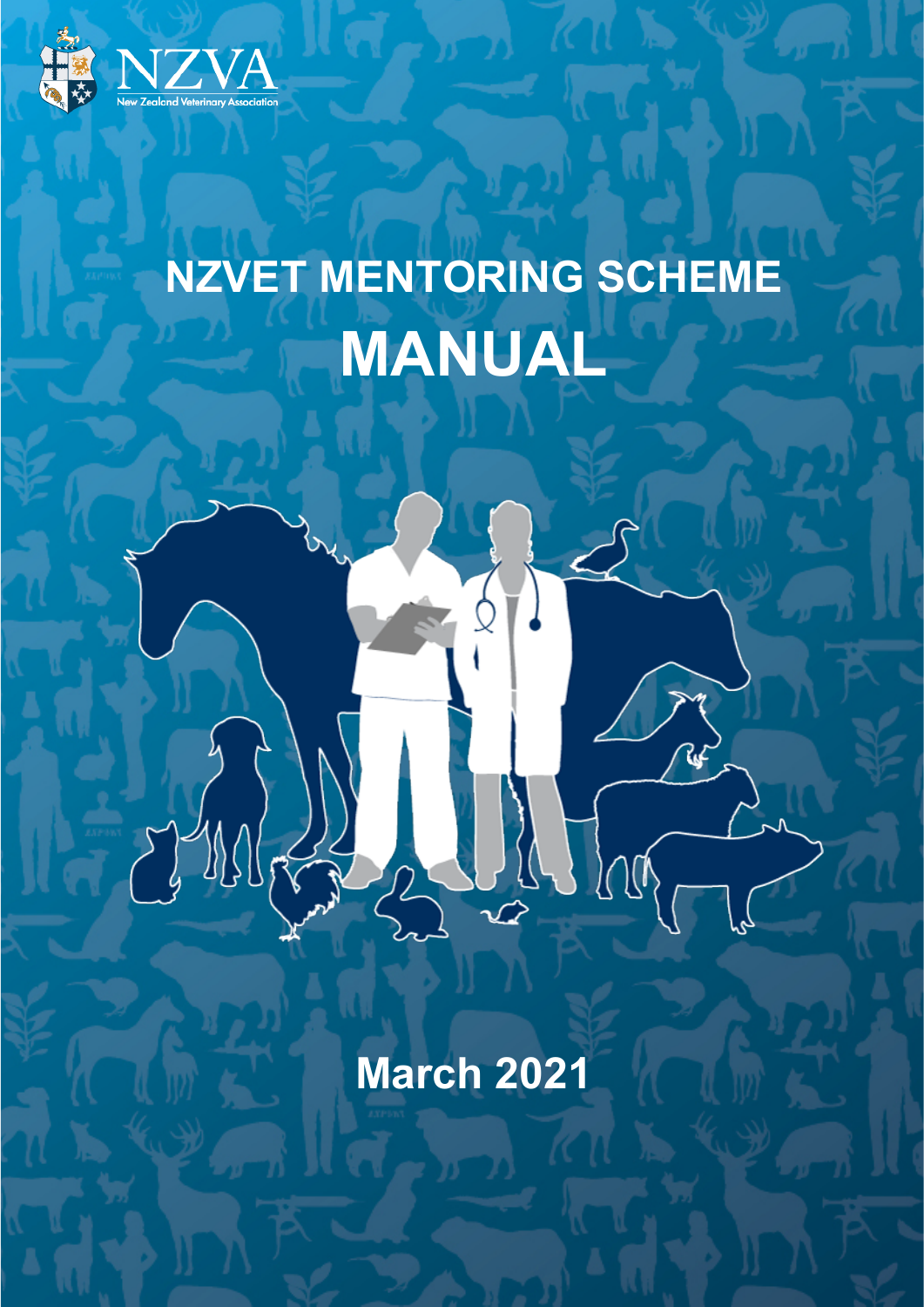#### <span id="page-1-0"></span>**ACKNOWLEDGEMENT**

The NZVA mentoring programme has been created in collaboration with the Veterinary Council of New Zealand (VCNZ), Veterinary Professional Insurance Society (VPIS) and Massey University. We greatly appreciated the guidance and advice we have received from the New Zealand Dental Association and the New Zealand Defence Force who have well established mentoring programmes. The NZVA would also like to acknowledge the financial support of the Veterinary Council of New Zealand in the development of this programme.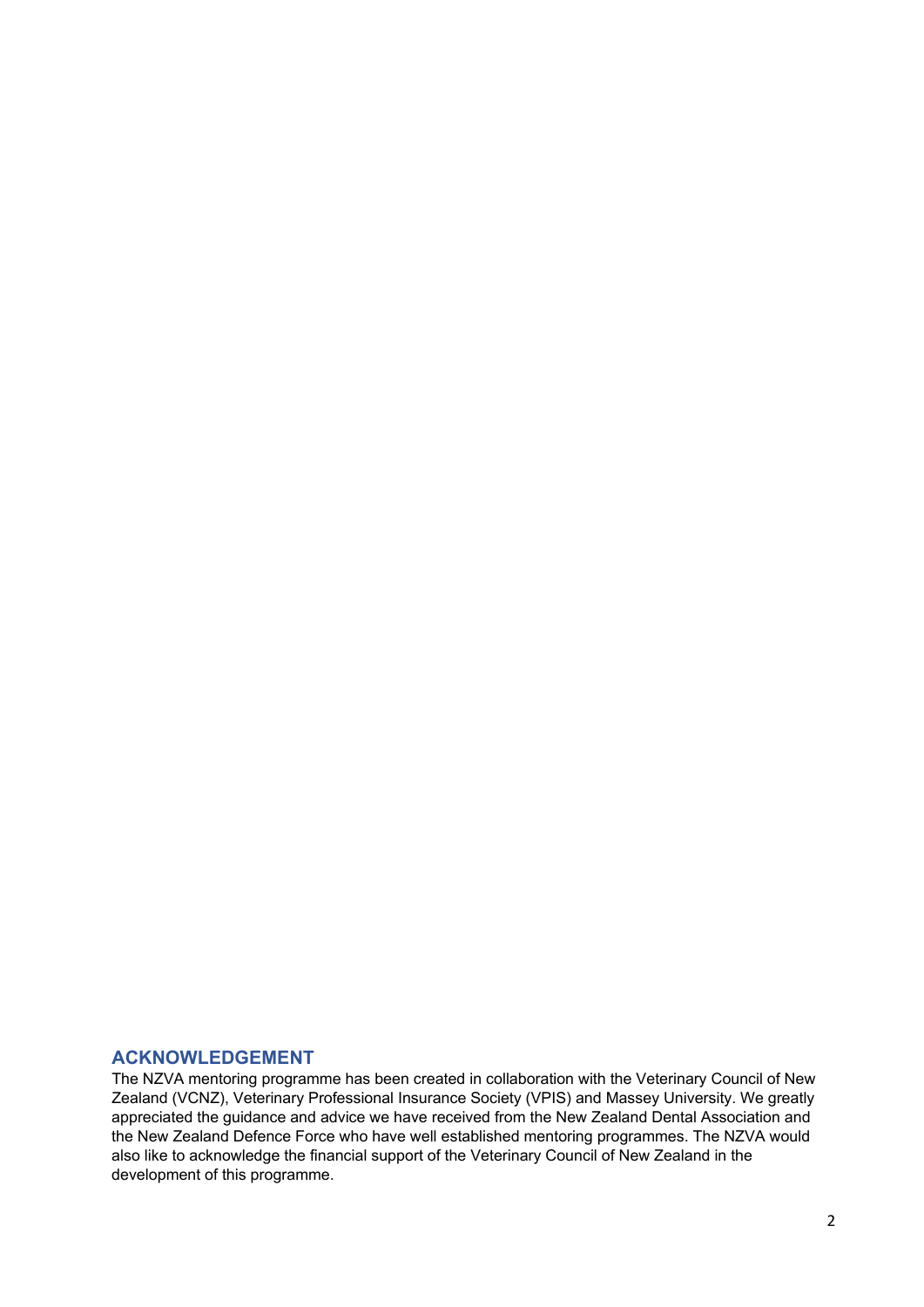# **Contents**

| 1.               |  |  |  |  |  |
|------------------|--|--|--|--|--|
| 2.               |  |  |  |  |  |
| 3.               |  |  |  |  |  |
| $\overline{4}$ . |  |  |  |  |  |
| 5.               |  |  |  |  |  |
| 6.               |  |  |  |  |  |
| 6.1              |  |  |  |  |  |
| 6.2              |  |  |  |  |  |
| 6.3              |  |  |  |  |  |
| 6.4              |  |  |  |  |  |
| 6.5              |  |  |  |  |  |
| 6.6              |  |  |  |  |  |
| 6.7              |  |  |  |  |  |
| 6.8              |  |  |  |  |  |
| 6.9              |  |  |  |  |  |
| 6.10             |  |  |  |  |  |
| 6.11             |  |  |  |  |  |
| 6.12             |  |  |  |  |  |
| 6.13             |  |  |  |  |  |
| 7 <sub>1</sub>   |  |  |  |  |  |
|                  |  |  |  |  |  |
|                  |  |  |  |  |  |
|                  |  |  |  |  |  |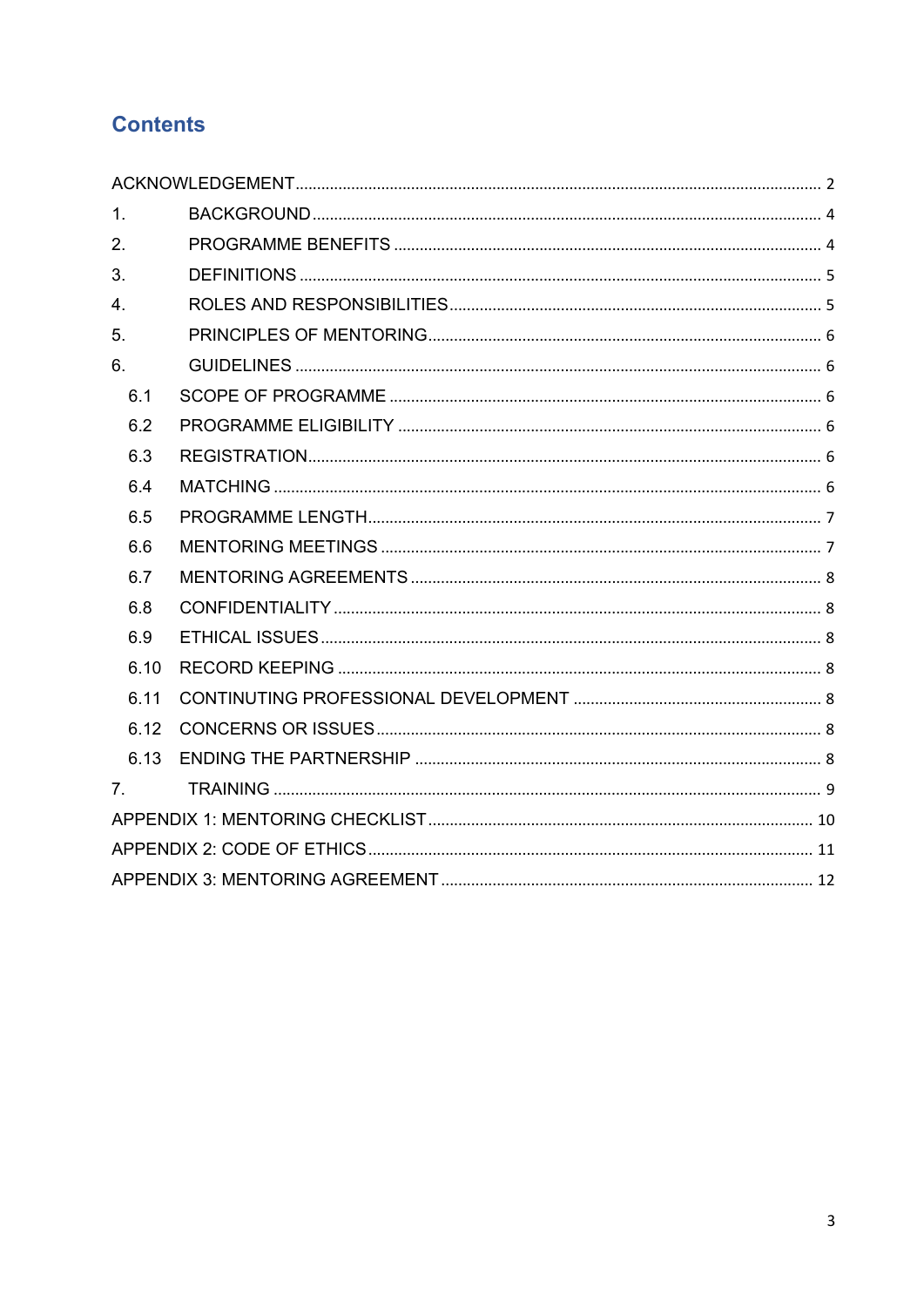## <span id="page-3-0"></span>**1. BACKGROUND**

A mentor is someone that has knowledge, skills and experience that can be used to help another person reach their potential. Mentoring involves the development and fostering of a supportive relationship between two people and incorporates a structured process of goal setting and the regular encouragement and guidance towards the achievement of those goals.

The aim of the NZVET Mentoring Scheme is to provide mentees with additional personal, career and professional guidance and advice, through their relationship with an experienced mentor, supporting them in their career.

Most mentees will have an immediate supervisor or colleague to provide clinical guidance, it can sometimes be difficult to talk openly with that person, particularly if they are their employer. A mentor is an independent, impartial person who is available to discuss issues or problems, offer advice and provide support.

Participation in the NZVET Mentoring Scheme offers the unique opportunity for mentees and mentors to form strong and lasting relationships.

If you have any questions regarding the programme, please contact the following:

Leanne Fecser NZVET Mentoring Scheme - Programme Coordinator E: leanne.fecser@vets.org.nz P: 04 495 1144 M: 027 354 2038

The scheme provides mentees with the chance to:

- Develop themselves professionally on a personal level.
- Start to navigate their career.
- Discuss issues/problems they may be having in their workplace.
- Set short, mid and long-term goals and have the help to achieve these.
- Have access to a support system at a critical time in their career.
- Define their work/life balance at an early stage.
- Realise their own strengths and abilities.
- See things in a new way they may not have considered.

## <span id="page-3-1"></span>**2. PROGRAMME BENEFITS**

For the Mentee

- Have access to a support system during critical stages of career development.
- Improve personal and professional confidence.
- Progress towards personal and professional goals.
- Gain insight into career development opportunities and expand career network.
- Develop new or different perspectives and get assistance with ideas.
- Develop mentoring relationships in an industry where mentoring is not readily available.
- Develop professionally through comprehensive mentee training.
- Accumulate CPD and peer contact activities for Annual Practising Certificate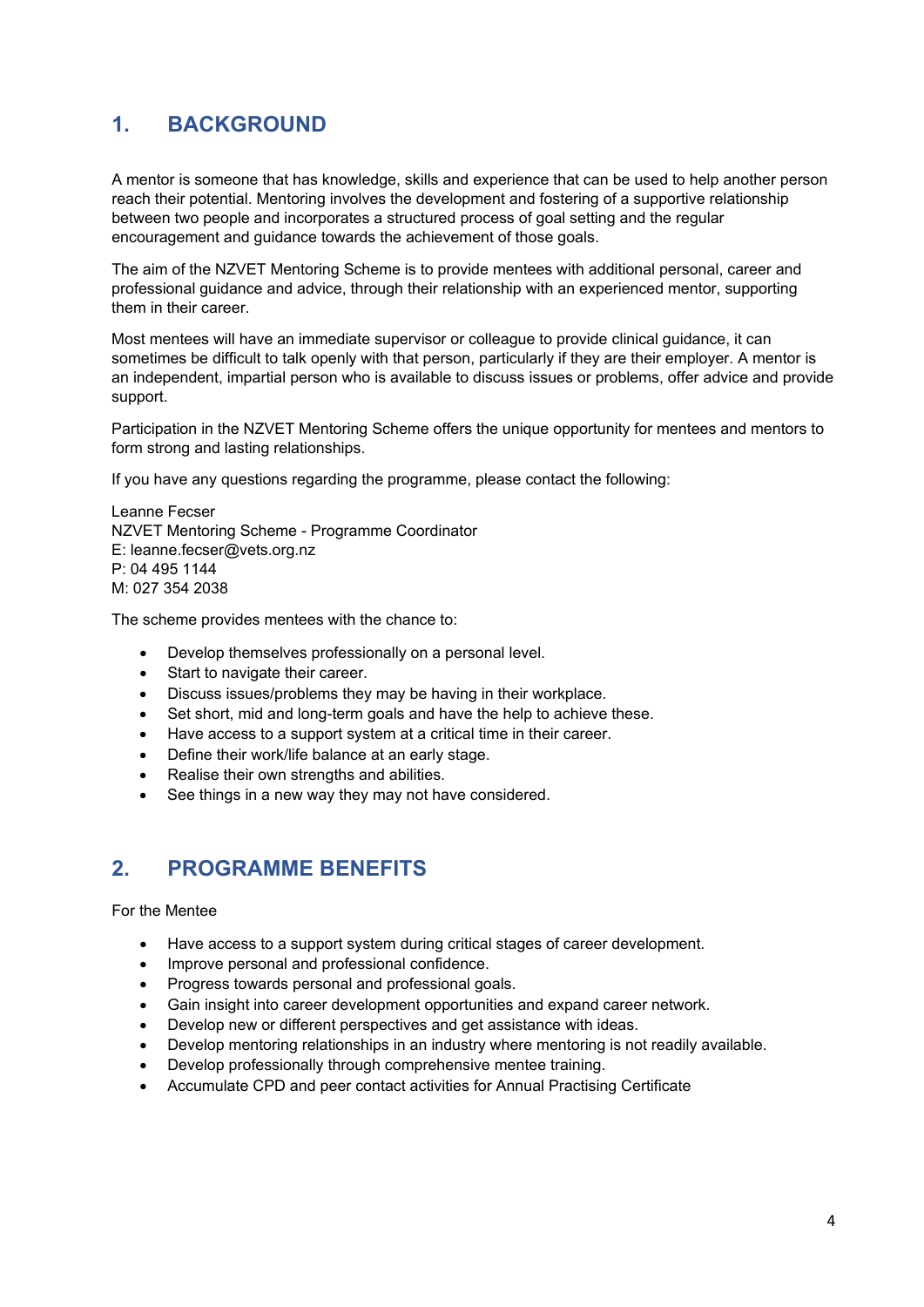For the Mentor

- Gain renewed enthusiasm for the role of expert.
- Enhance personal skills in mentoring, listening, leadership, feedback and management.
- Obtain a greater understanding of the barriers experienced at lower levels of practice.
- Gain personal satisfaction from making a difference, both professionally and personally to someone's life.
- Demonstrate knowledge and share knowledge.
- Increase generational awareness.
- Gain exposure to the emerging talent pool.
- Develop a lasting career network.
- Develop professionally through comprehensive mentor training.
- Strengthen mentoring skills and apply them in a range of personal and professional contexts beyond the programme.
- Opportunity to give back to the NZVA through voluntary service.
- Accumulate CPD and peer contact activities for Annual Practising Certificate

## <span id="page-4-0"></span>**3. DEFINITIONS**

#### **MENTORING**

"The developmental partnership through which one person shares knowledge, skills, information and perspective to foster the personal and professional growth of someone else." (Parsloe & Leedham)

#### **MENTOR**

"Someone who helps guide and enable a mentee to make decisions over a period of time"

#### **MENTEE**

"Someone seeking personal and professional development and growth through the assistance of an experienced and knowledgeable professional."

## <span id="page-4-1"></span>**4. ROLES AND RESPONSIBILITIES**

Both mentors and mentees must carefully consider their roles and responsibilities and be prepared to make a genuine commitment to the structure and goals of the programme.

#### **MENTEE ROLES AND RESPONSIBILITIES**

- Commit to the mentoring program.
- Take responsibility for their own personal and professional development and opportunities.
- Demonstrate open and honest communication with their mentor.
- Maintain an open mind.
- Attend Mentoring sessions as pre-organised.
- Commit to self-evaluation and self-reflection throughout the program.
- Undertake activities and learning which is self-directed, and directed by the mentor.
- Respect the boundaries designed and discussed at the beginning of the mentoring program.
- Alert the mentor to any issues of concerns.
- Maintain confidentiality.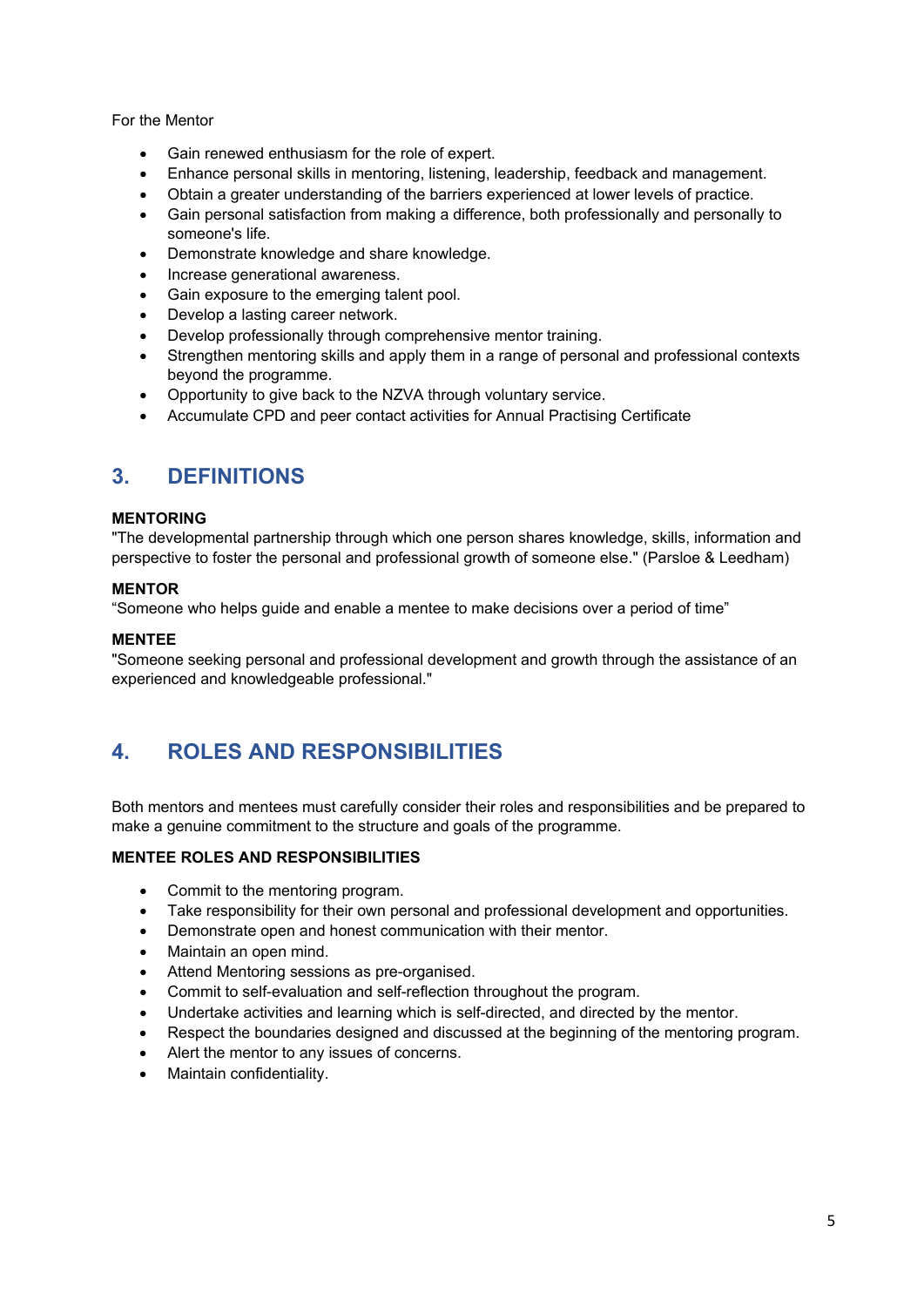#### **MENTOR ROLES AND RESPONSIBILITIES**

- Encourage and nurture the mentee through challenging situations.
- Be a source of information, encouragement and feedback.
- Provide career guidance and propose alternatives mentees may not have considered.
- Nurture creative and independent thinking.
- Encourage mentee self-assessment, self-awareness and self-evaluation.
- Encourage mentees to be self-reliant and build their confidence.
- Collaborate with mentee to set objectives and evaluate their attainment of these objectives.
- Listen carefully and be sensitive to the mentee's needs.
- Maintain a schedule that permits availability.
- Maintain confidentiality unless information is deemed 'requirement to report' by the workplace and/or Industrial Relations Law.

## <span id="page-5-0"></span>**5. PRINCIPLES OF MENTORING**

- Mentoring requires a trusting, confidential relationship based on mutual respect.
- Mentoring involves a clearly bounded relationship that is close and uncoerced.
- Mentoring involves a definite time commitment.
- A mentoring relationship is planned of enhancing specific goals and objectives of a mentee.
- The purpose of mentoring must be mutually established by the mentor and the mentee with clearly defined goals / outcomes.
- Mentors should model performances for mentees thereby providing them with opportunities to observe and develop insights.
- Mentors provide quality performance assessments, especially of a mentee's self-assessment.
- Mentees must show progress by 'raising the bar' for themselves as their insights and skills. Increase.

## <span id="page-5-1"></span>**6. GUIDELINES**

#### <span id="page-5-2"></span>**6.1 SCOPE OF PROGRAMME**

The NZVET Mentoring Scheme is designed for all veterinarians at any stage of their career.

### <span id="page-5-3"></span>**6.2 PROGRAMME ELIGIBILITY**

#### **MENTEES**

Mentees must be a veterinarian.

#### **MENTORS**

Mentors must be willing to serve in developing the profession on a voluntary basis and show a clear understanding of the expectations and commitments required to be a mentor.

#### <span id="page-5-4"></span>**6.3 REGISTRATION**

Register through the online platform "Mentorloop" https://app.mentorloop.com/signup/YgLPCk4sdf7hWQc26

#### <span id="page-5-5"></span>**6.4 MATCHING**

How you answer the questions during the sign-up process will determine how you are matched up - it is all based on algorithms. A match will be suggested, and you have the option to decline or accept based on your prior commitments and workload.

You can have multiple mentees or mentors.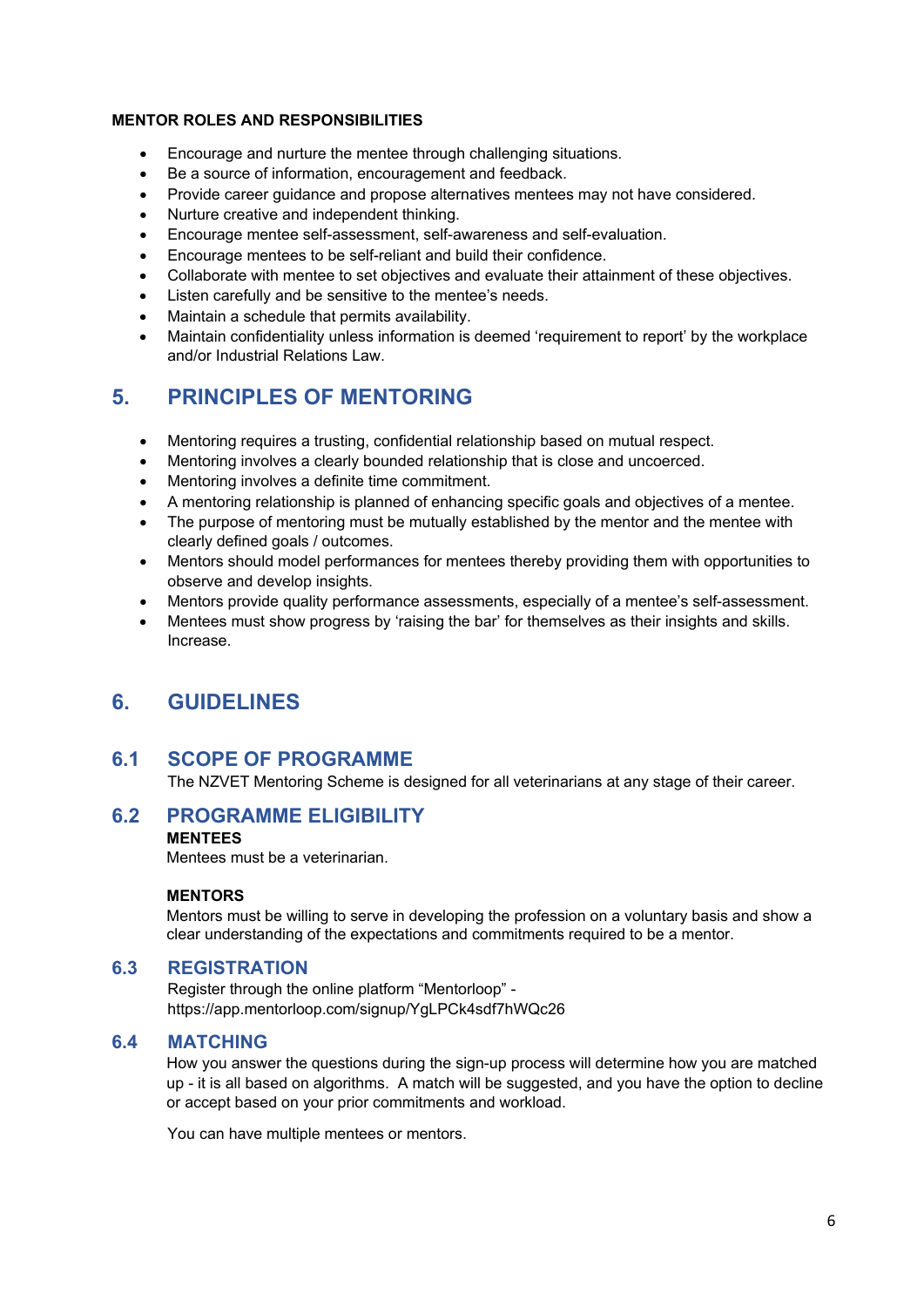#### <span id="page-6-0"></span>**6.5 PROGRAMME LENGTH**

We recommend 12 months but this depends on your availability and whether both parties are comfortable continuing with the relationship.

#### <span id="page-6-1"></span>**6.6 MENTORING MEETINGS**

#### **INITIAL MEETING**

To get the most of your mentoring relationship – and move past possible pitfalls – we recommend running through the checklist available on Mentorloop before, during and after the first meeting.

Mentoring pairs should arrange to have their first mentoring meeting within approximately two weeks of being matched in Mentorloop.

If you have reservations about the suitability of your match following the initial meeting, then please contact the Programme Coordinator.

#### **Future Meetings**

Thereafter, mentoring pairs are encouraged to meet once every fortnight during the first year of the programme. In the second year, mentoring pairs may find they only need to meet in person once a month. This is all dependent on the type of mentoring relationship developed and how much guidance the mentee requires.

If required, contact via phone or email could be maintained. It is important to set the boundaries for such contact by establishing your expectations at the initial meeting.

Recommended venues for face-to-face meetings can include; the mentor's practice, cafe, restaurant, park or going for a walk.

If face-to-face meetings are not possible the other suggested methods of communication include; email, telephone, zoom and skype. This is particularly relevant for those distance mentoring pairs.

If you need to postpone a meeting due to an emerging commitment, make sure you provide your mentor/mentee with adequate notice.

The Programme Coordinator is available to all mentors and mentees to provide guidance and resolve any issues that may arise.

#### **Ideas for successful Mentoring Meetings**

We encourage mentees to use the Goal Setting Spreadsheet available in Mentorloop to make the most of each mentoring meeting. The programme is designed to support the mentee in their personal, career and professional development. It is therefore important that they steer the meetings and decide which topics they would like to discuss with their mentor.

If you are finding it difficult getting into the swing of things initially, here are some possible topics to consider for discussion:

- Career goals
- CPD plan
- Difficult procedures/treatment plans
- Visit to your mentor's practice get to know them better
- Difficult patients
- **Complaints**
- Discuss example case studies and how these might relate to you

#### **Mentoring Relationship Check-up**

So that your mentoring relationship stays on track and you are getting/providing the support needed, we recommend that you complete the information in Mentorloop so that the Programme Coordinator can ensure that the relationship is working well for both parties.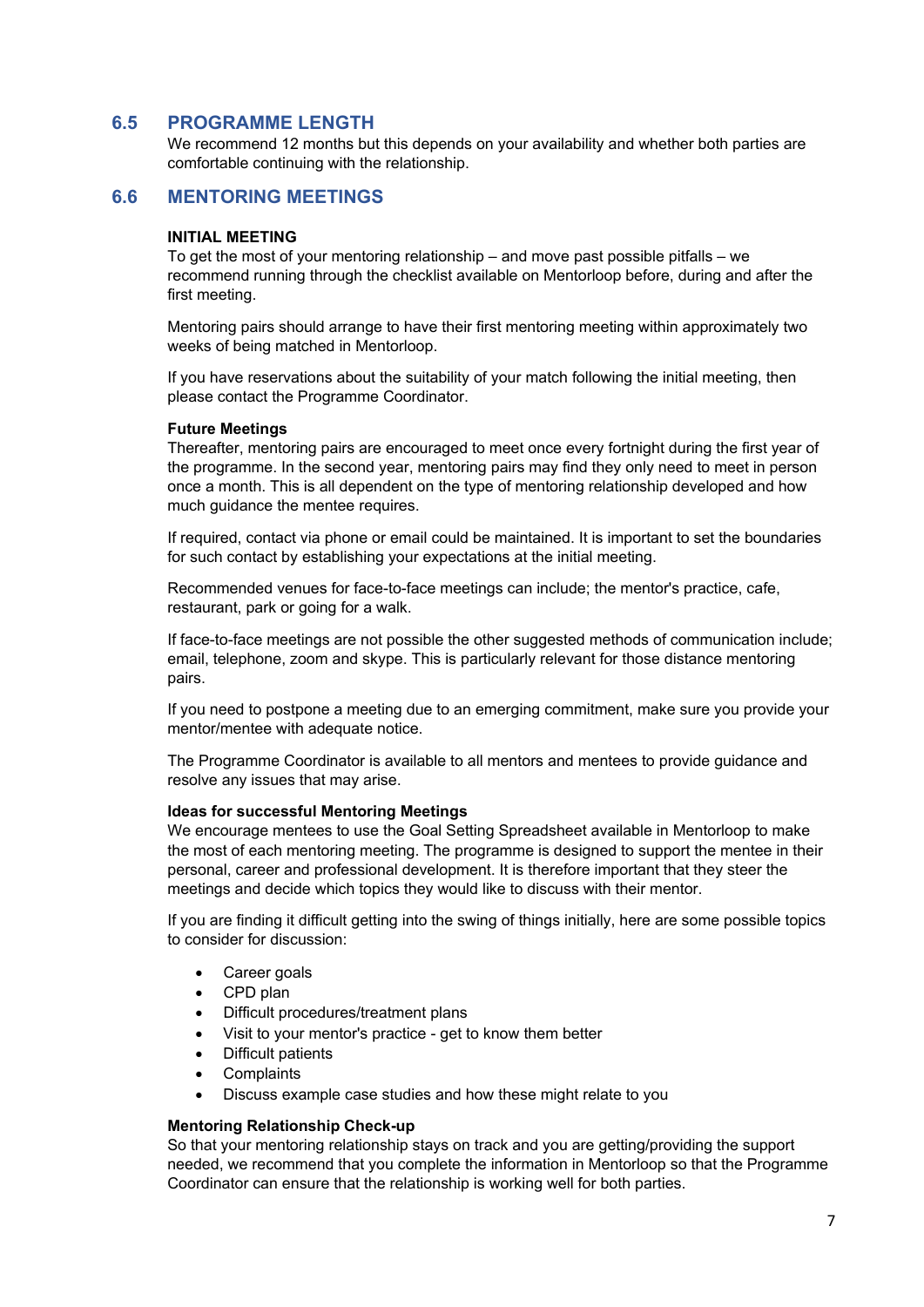#### <span id="page-7-0"></span>**6.7 MENTORING AGREEMENTS**

Mentoring relationships involve a simple agreement that is co-signed by both parties - the mentee and the mentor. The purpose of this agreement is so that:

- Each person understands what is expected from them
- Each person agrees to their role
- Confidentiality is ensured
- The arrangement is formalised, helping to gain commitment from both parties

Refer to Appendix 3 for the Mentoring Agreement.

Please make sure you sign this agreement during the preliminary session or your initial mentoring session. Both mentee and mentor should retain a copy and another copy should be sent to the NZVA.

#### <span id="page-7-1"></span>**6.8 CONFIDENTIALITY**

Both mentee and mentor need to be clear about the confidential nature of matters discussed during mentoring sessions. Everything that passes between the two parties is completely confidential and should not be disclosed under any circumstances without the agreement of both parties.

#### <span id="page-7-2"></span>**6.9 ETHICAL ISSUES**

The Code of Ethics (Appendix 2) should be applied to each mentoring relationship.

If a conflict of interest arises after you have been matched, please consult the Programme Coordinator who will help you determine whether you can work through this, or if it is better to find each of you an alternative match.

#### <span id="page-7-3"></span>**6.10 RECORD KEEPING**

To make the most of each mentoring session the mentee should record what issues, situations, incidents or topics they would like to discuss at each upcoming meeting. It is also important to record the outcomes of mentoring meetings and log issues and areas for discussion at future meetings.

#### <span id="page-7-4"></span>**6.11 CONTINUTING PROFESSIONAL DEVELOPMENT**

Mentees are responsible for reporting the outcomes of each session using the CPD Record (Appendix 4). A CPD Record will need to be completed for each mentoring session if CPD points are applicable and wish to be obtained. The CPD Record form needs to record the topics discussed, key discussion points and learning outcomes from your session. Both the mentee and mentor must sign this form.

#### <span id="page-7-5"></span>**6.12 CONCERNS OR ISSUES**

If you have any concerns or issues regarding the programme or your mentoring partnership, then please contact the Programme Coordinator.

#### <span id="page-7-6"></span>**6.13 ENDING THE PARTNERSHIP**

The programme will end with your final mentoring session. During this session you should reflect on and review your mentoring partnership and the extent to which the mentee's long-term goals and objectives were achieved.

This will be a time where you can identify the key personal and professional skills you have acquired because of the programme, and how you will take these skills forward and apply them in other spheres of your life.

If you haven't discussed it already, then this is a good time to decide on whether you would both like to continue the mentoring relationship on an informal basis and if so, what form and focus it will take moving forward.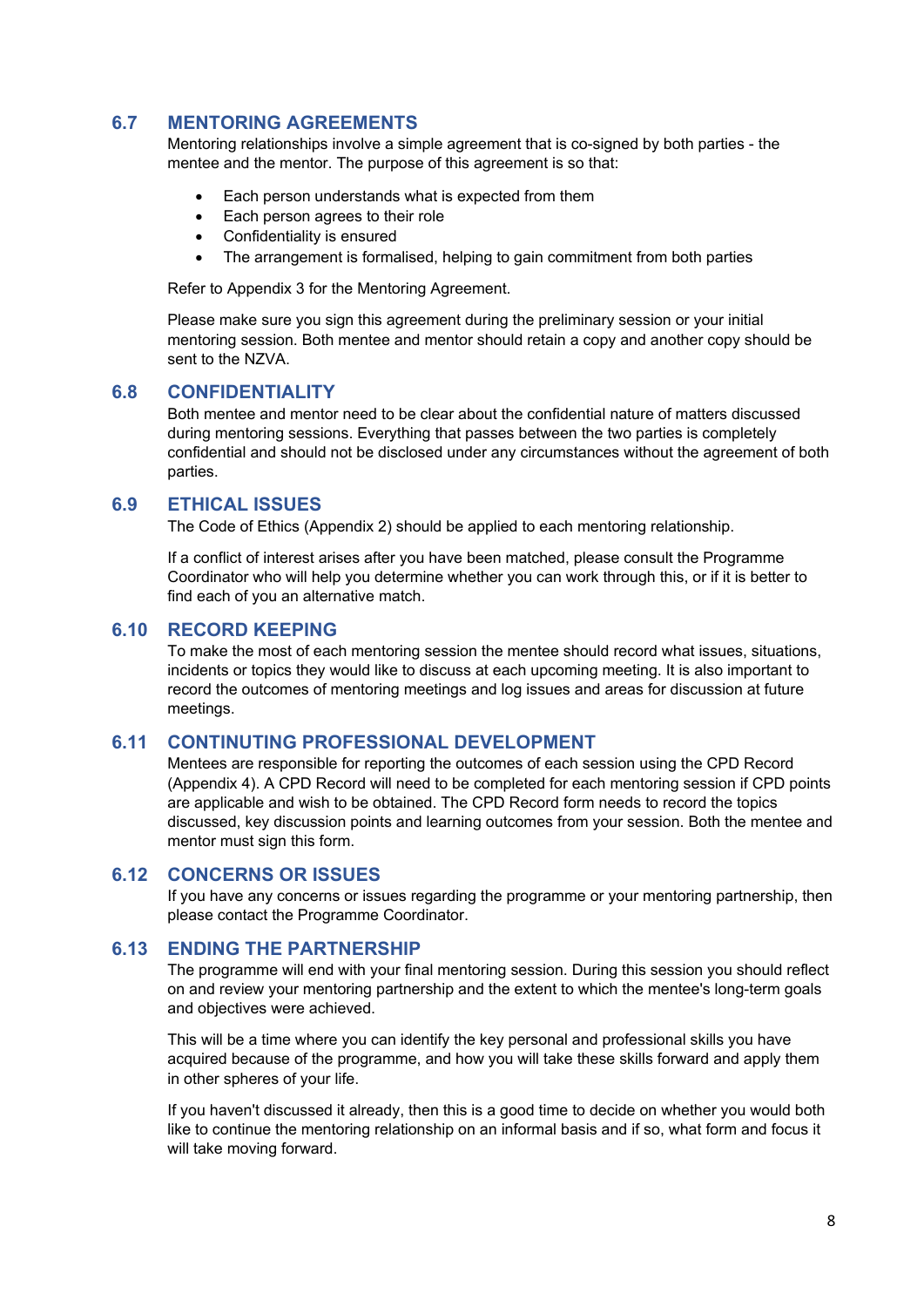## <span id="page-8-0"></span>**7. TRAINING**

We have developed a high quality, engaging online mentoring training course in conjunction with Crampton Consulting Group. This course is offered free of charge to all mentors and mentees and will highlight the important features of a successful mentoring relationship and will help you understand the roles and responsibilities for both mentee and mentor.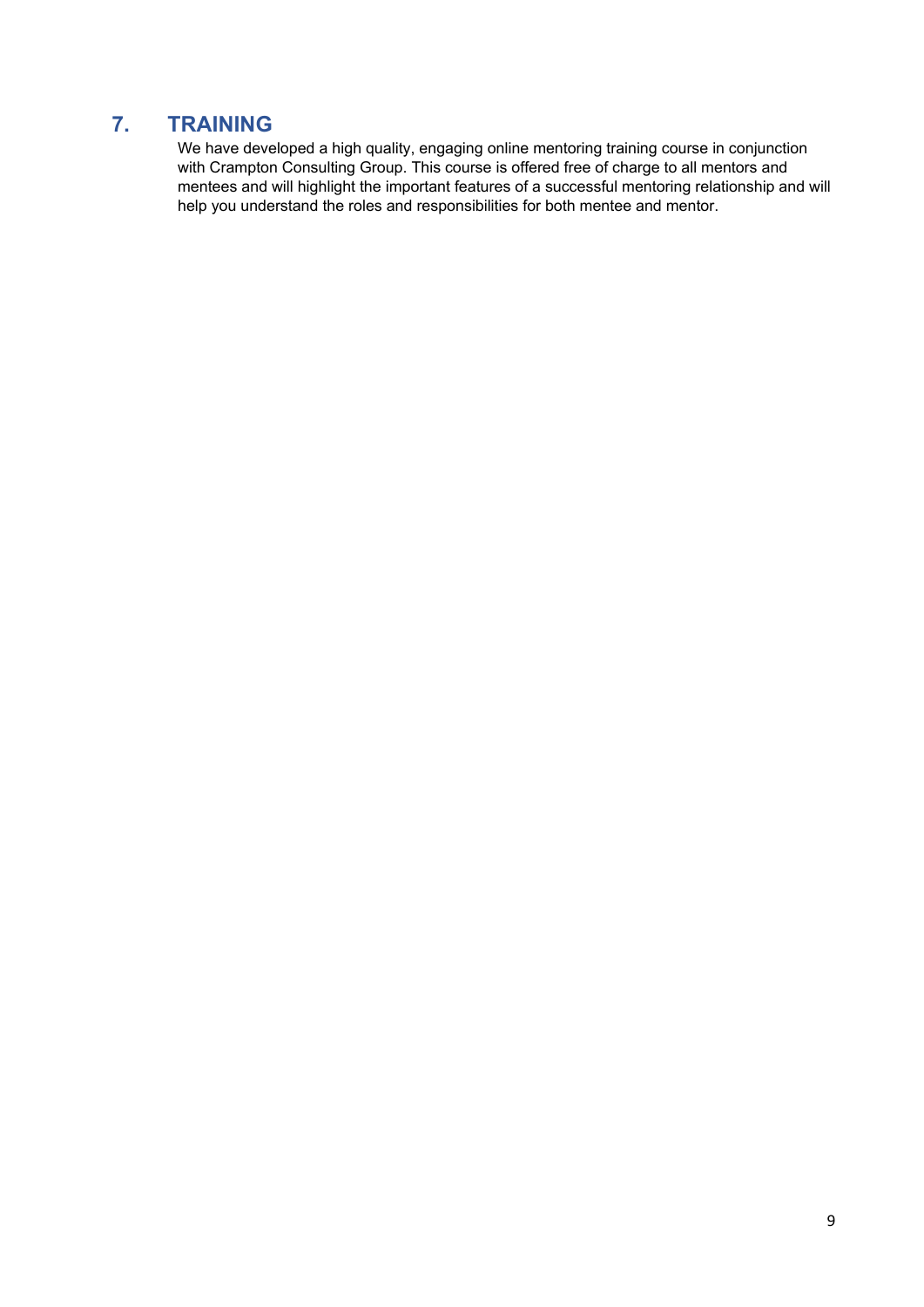# <span id="page-9-0"></span>**APPENDIX 1: MENTORING CHECKLIST**

PROSPECTIVE MENTOR CHECKLIST (do you have what it takes?)

- 1. I can be available approximately two hours per month and keep in regular contact (in person, by email, phone, zoom or skype) with my mentee as agreed.
- 2. I am an active listener. I listen to the whole issue before commenting.
- 3. I am not intimidating I am easily approachable.
- 4. I have experience and I am good at what I do. I am a positive role model in terms of my own achievements.
- 5. I always focus on my mentee during the session. I can avoid the temptation to steer the conversation back to myself.
- 6. I have patience. I don't get irritated if my mentee doesn't understand the first time.
- 7. I can help my mentee realise their potential.
- 8. I know the appropriate time to introduce options that may not be considered.
- 9. I can challenge assumptions skilfully.
- 10. I can assist my mentee to self-review and reach their own conclusions.
- 11. I take interest in my mentee I value their views and opinions.
- 12. I don't expect my mentee to be just like me.
- 13. I am prepared to learn alongside my mentee.
- 14. I can give feedback skilfully.
- 15. I can give advice but still expect my mentee to make their own decisions.

PROSPECTIVE MENTEE CHECKLIST (will you benefit from this?)

- 1. I am motivated to develop myself personally and professionally.
- 2. I can identify key developmental objectives and communicate these clearly.
- 3. I am willing to devote approximately two hours per month with my mentor as agreed.
- 4. I see benefits in, and I am open to new ideas. I am willing to listen to a different viewpoint.
- 5. I value the experience of others.
- 6. I am ready to be challenged.
- 7. I do not take criticism personally.
- 8. I take responsibility for my own decisions.
- 9. I am considerate of my mentor's time and appreciate the voluntary nature of the programme.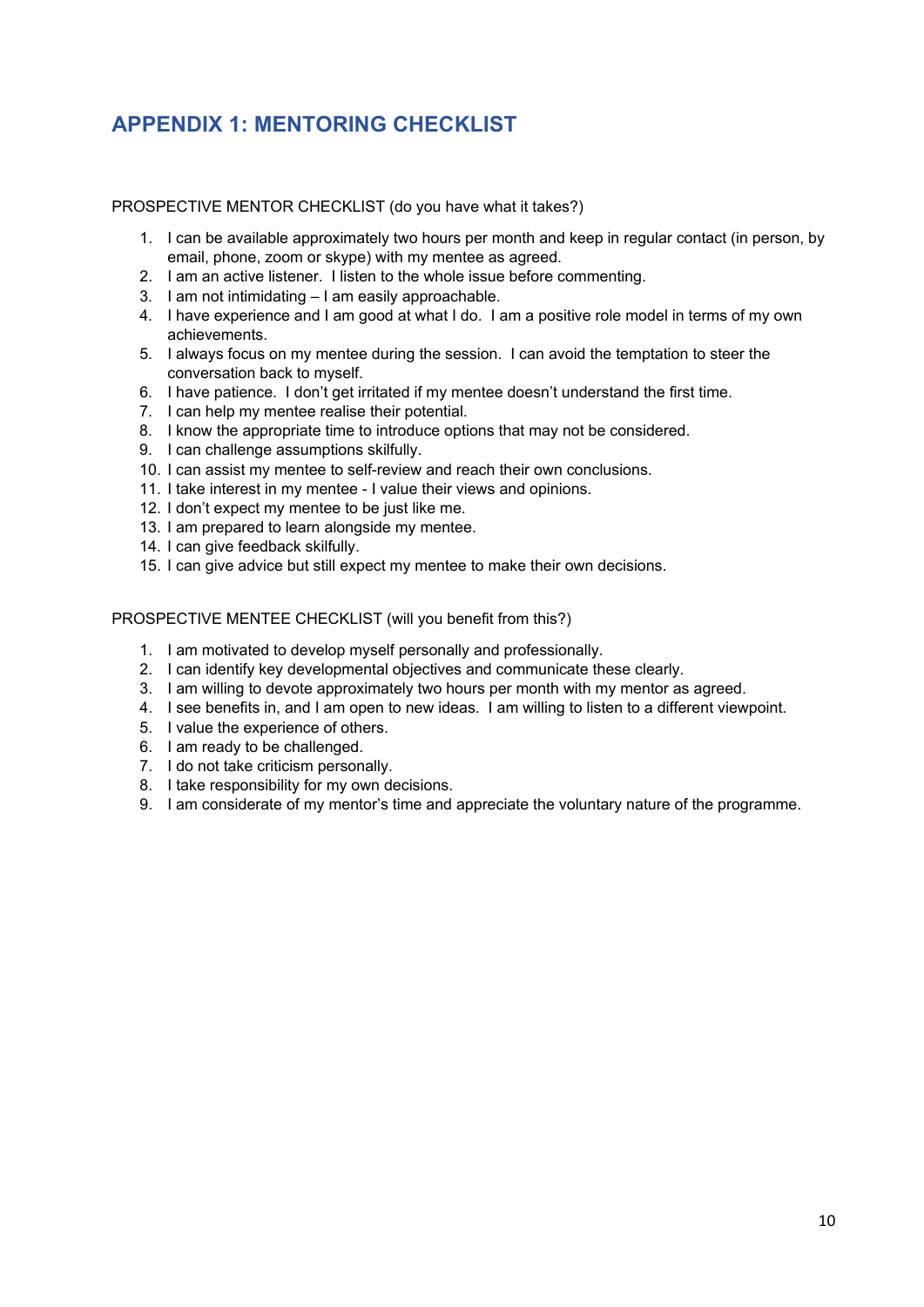## <span id="page-10-0"></span>**APPENDIX 2: CODE OF ETHICS**

This Code of Ethics provides a moral compass for the mentoring relationship, which protects all parties.

- $\triangleright$  The confidentiality of the mentoring relationship must be respected at all times.
- $\triangleright$  The mentor will not offer advice or counselling beyond his or her professional competence and will discuss options with their mentee should this situation every present itself.
- $\triangleright$  The mentor is to respond to the mentees personal and professional developmental needs and goals; they are not to impose their own.
- $\triangleright$  The mentor will respect the mentee's privacy and not venture into topics, which are óff-limits' to the mentee.
- $\triangleright$  The mentor will not tell the mentee what to do, but more have the mentee come up with their own desired course of action by providing options and guidance as required.
- $\triangleright$  Both the mentor and mentee must respect the position of third parties such as work place chain of command and work colleagues.
- $\triangleright$  Should a conflict of interest arise during a mentor/mentee meeting, the mentor will identify and discuss these, offering possible solutions and ensuring all entitled parties are notified.
- $\triangleright$  Should the relationship not be working for either party, if should be dissolved in such a manner that all parties are satisfied with the closure.
- $\triangleright$  The mentor is to balance the friendship that may develop against the need for professional conduct at all times.
- $\triangleright$  The mentor, in consultation with the mentee, will bring any unresolved issues to the attention of the Mentor Advisory Team to aid in reaching a satisfactory outcome for all parties.

**I have read and understand the requirements under this Code.**

| Signature: |  |  |
|------------|--|--|
|            |  |  |
| Name:      |  |  |
|            |  |  |
| Date:      |  |  |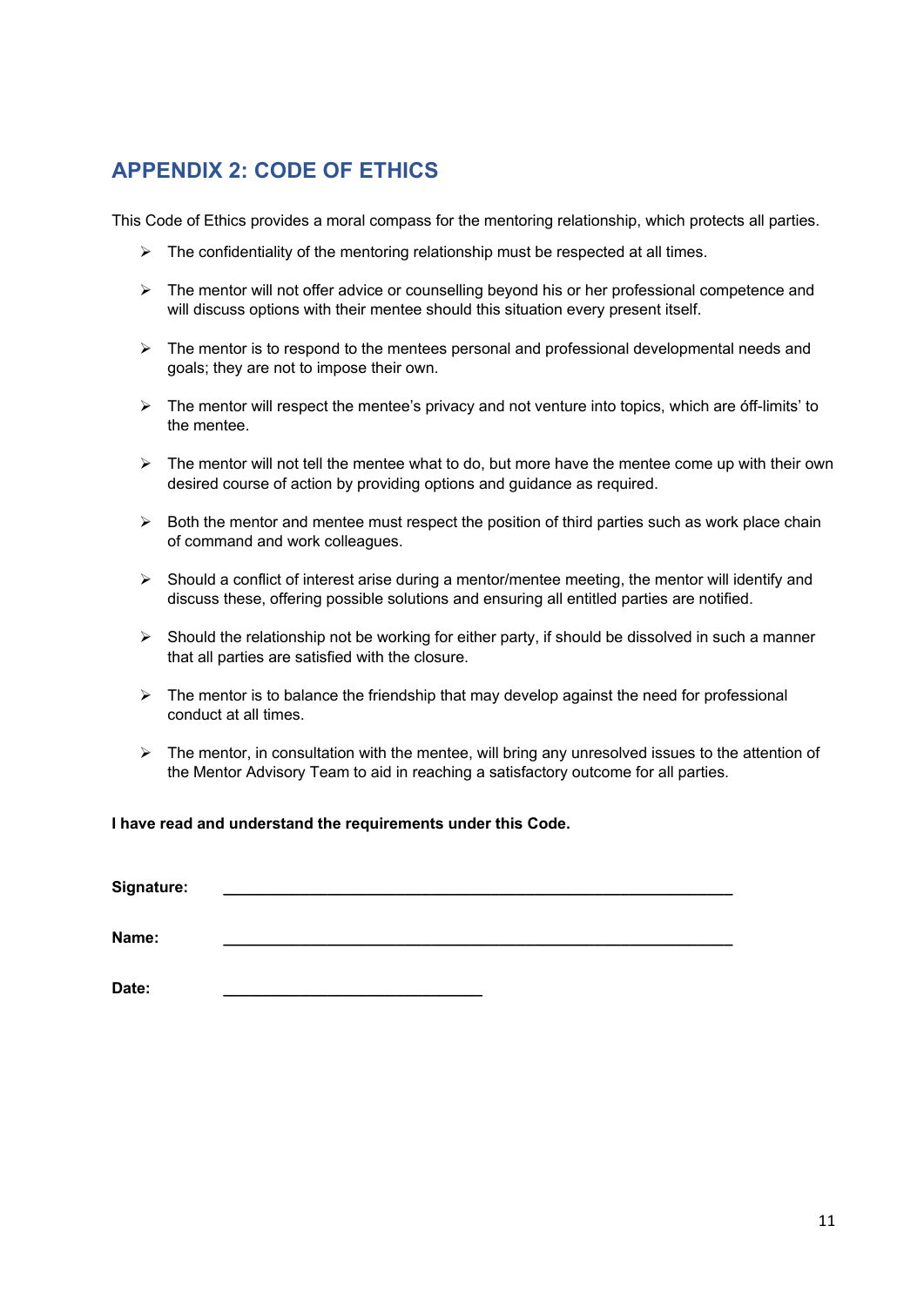# <span id="page-11-0"></span>**APPENDIX 3: MENTORING AGREEMENT**

# **MENTORING AGREEMENT**

This agreement exists to set your mentoring relationship up for success.

Document the who, how, why and what of your mentoring plan early, so you can get down to enjoying the reciprocal and potentially career-changing relationship with a new connection.

The full agreement and the fields are optional, but we recommend defining what success looks like upfront, so you can keep moving toward it together.

| <b>THE ADMIN</b>                                                                                                                                                                                           |  |  |  |  |  |
|------------------------------------------------------------------------------------------------------------------------------------------------------------------------------------------------------------|--|--|--|--|--|
| Frequency of communication:                                                                                                                                                                                |  |  |  |  |  |
| How often do you commit to<br>communicate? E.g. Fortnightly,<br>Monthly, Quarterly?                                                                                                                        |  |  |  |  |  |
| Type of communication:                                                                                                                                                                                     |  |  |  |  |  |
| Are you keen to always catch-up in<br>person, how can you best use<br>Mentorloop to manage online<br>communications? I.e. live chat, tasks,<br>event tracking.                                             |  |  |  |  |  |
| <b>Recording of communication:</b>                                                                                                                                                                         |  |  |  |  |  |
| Who is in charge of sharing notes &<br>next steps after each catch-up? (We<br>recommend the mentee drives the<br>agenda, but every relationship is<br>different.) Who will update status in<br>Mentorloop? |  |  |  |  |  |
| THE GOOD STUFF                                                                                                                                                                                             |  |  |  |  |  |
| <b>Mentee Goals:</b>                                                                                                                                                                                       |  |  |  |  |  |
| As the mentee, why did you opt in for<br>this mentoring program, and what are<br>the top 3 things you hope to achieve?<br>Set up tasks in Mentorloop as to what<br>you want to achieve.                    |  |  |  |  |  |
| <b>Mentor Goals:</b>                                                                                                                                                                                       |  |  |  |  |  |
| As the mentor, why did you opt in for<br>this mentoring program, and what are<br>the top 3 things you hope to achieve?                                                                                     |  |  |  |  |  |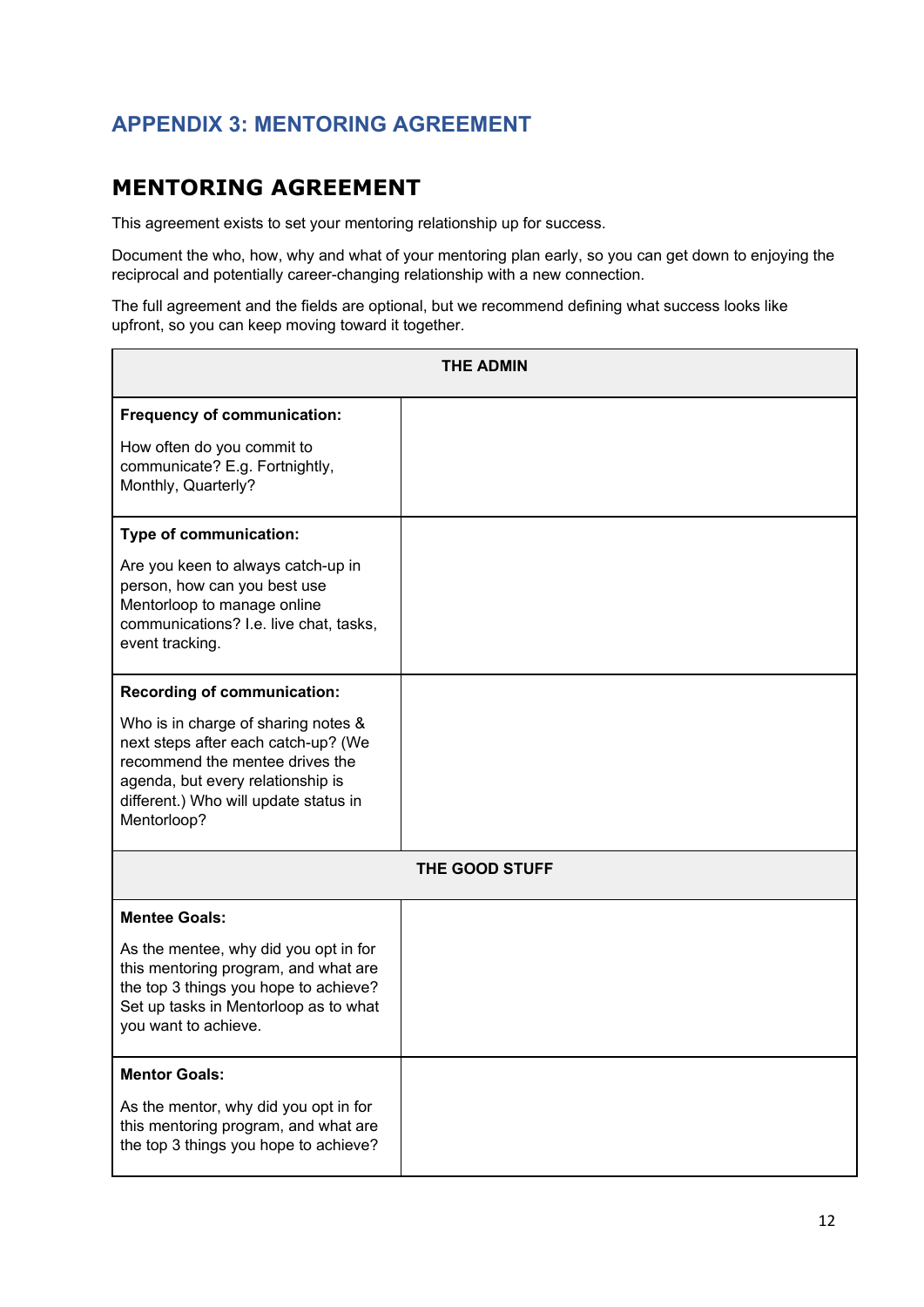| <b>Expectation of achievement:</b><br>How do you expect to work together to<br>achieve these goals? How will you<br>monitor and share your progress<br>through Mentorloop? |                                                                                                                                                                                                                                                  |  |  |  |  |
|----------------------------------------------------------------------------------------------------------------------------------------------------------------------------|--------------------------------------------------------------------------------------------------------------------------------------------------------------------------------------------------------------------------------------------------|--|--|--|--|
| <b>THE T&amp;Cs</b>                                                                                                                                                        |                                                                                                                                                                                                                                                  |  |  |  |  |
| Confidentiality                                                                                                                                                            | We agree that any sensitive issues that we discuss will be held<br>in confidence. We will define what fits this definition as our<br>relationship grows, and will always flag with each other where a<br>particular subject matter is sensitive. |  |  |  |  |
| <b>SIGNED:</b>                                                                                                                                                             |                                                                                                                                                                                                                                                  |  |  |  |  |
| <b>MENTOR SIGNATURE</b>                                                                                                                                                    |                                                                                                                                                                                                                                                  |  |  |  |  |
| <b>DATE</b>                                                                                                                                                                |                                                                                                                                                                                                                                                  |  |  |  |  |
| <b>MENTEE SIGNATURE</b>                                                                                                                                                    |                                                                                                                                                                                                                                                  |  |  |  |  |
| <b>DATE</b>                                                                                                                                                                |                                                                                                                                                                                                                                                  |  |  |  |  |